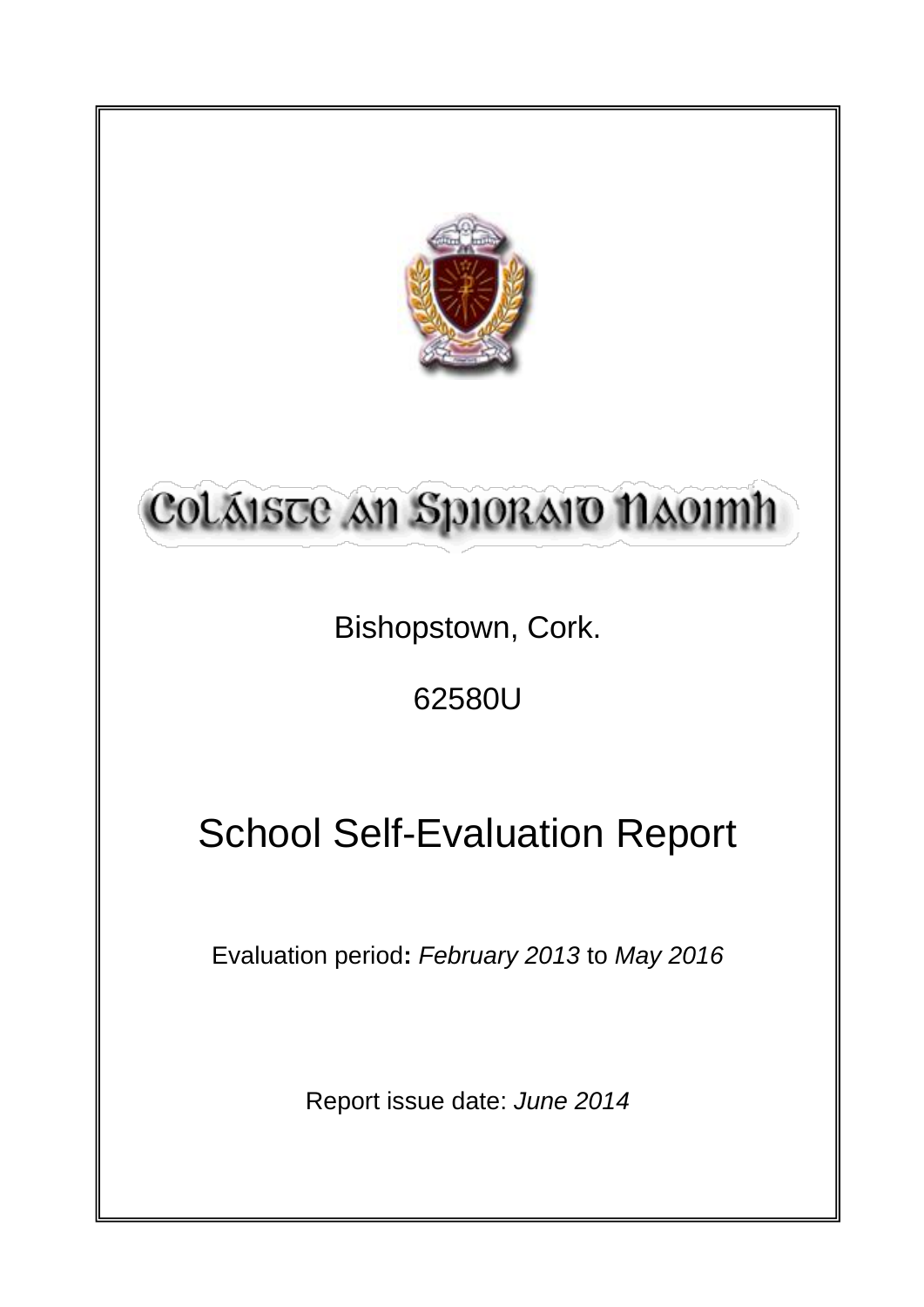## **School Self-Evaluation Report**

#### **1. Introduction**

#### **1.1 The focus of the evaluation**

A school self-evaluation of teaching and learning in *Coláiste an Spioraid Naoimh* was undertaken during the period February 2013 to April 2014. During the evaluation, teaching and learning in the following area was evaluated:

**Literacy** 

A Literacy and Numeracy core team was established and following a number of preliminary discussion meetings, the team decided on a six-step evidence-based plan to assess the state of literacy among the target group (the second year cohort). Various members of the core group took responsibility for different aspects of the plan and for devising, administering, administering and analysing the tests and surveys. The School Improvement Plan was drawn up by the Principal in collaboration with the core group and, later, in consultation with the entire staff, Parents' Association, Students' Council and the Board of Management. The plan was published on the school website along with the findings of the Parents' Surveys. The steps in the plan to produce the School Improvement Plan were as follows:

- 1. Decide on what was to be evaluated (in relation to **learning outcomes, the learning experience and teachers' practice).**
- 2. Gather evidence
- 3. Analyse the evidence
- 4. Draw conclusions
- 5. Draw up a report based on the conclusions
- 6. Develop a School Improvement Plan for Literacy

This is a report on the findings of the evaluation.

#### **1.2 School context**

*Coláiste an Spioraid Naoimh is a boys' voluntary secondary school founded in by the Presentation Brothers in 1964 and which now operates under the trusteeship of the Presentation Brothers' Schools Trust (PBST).The school is run by an eight-member Board of Management and managed on a day to day basis by the principal and deputy-principal, assisted by an active in-school management team. The principal and deputy-principal are committed to a collaborative approach to school leadership and to the development of a sense of genuine community involving students, teachers, parents and the local community. Students are encouraged to play an active role in their school through involvement in extraand co-curricular activities and in their local community through involvement in such activities as Share and Edmund Rice Action. There is a very active Parents' Association and a Students' Council.* 

*The teaching staff is committed to ongoing school improvement with School Development Planning well established within the fabric of the school from Board level down to subject department level. Each subject department is required to produce an updated annual plan. All teachers have received training in Assessment for Learning (AfL) and most incorporate AfL techniques in their daily teaching practices. The teaching staff is also committed to raising standards of literacy and numeracy within the school as part of the National Literacy and Numeracy Initiative and there has been a very high level of involvement (by SNAs and ancillary staff as well as by teachers) in the promotion of our chosen Strand 1 theme (Literacy). Owing to the concerns which have been extensively discussed in the*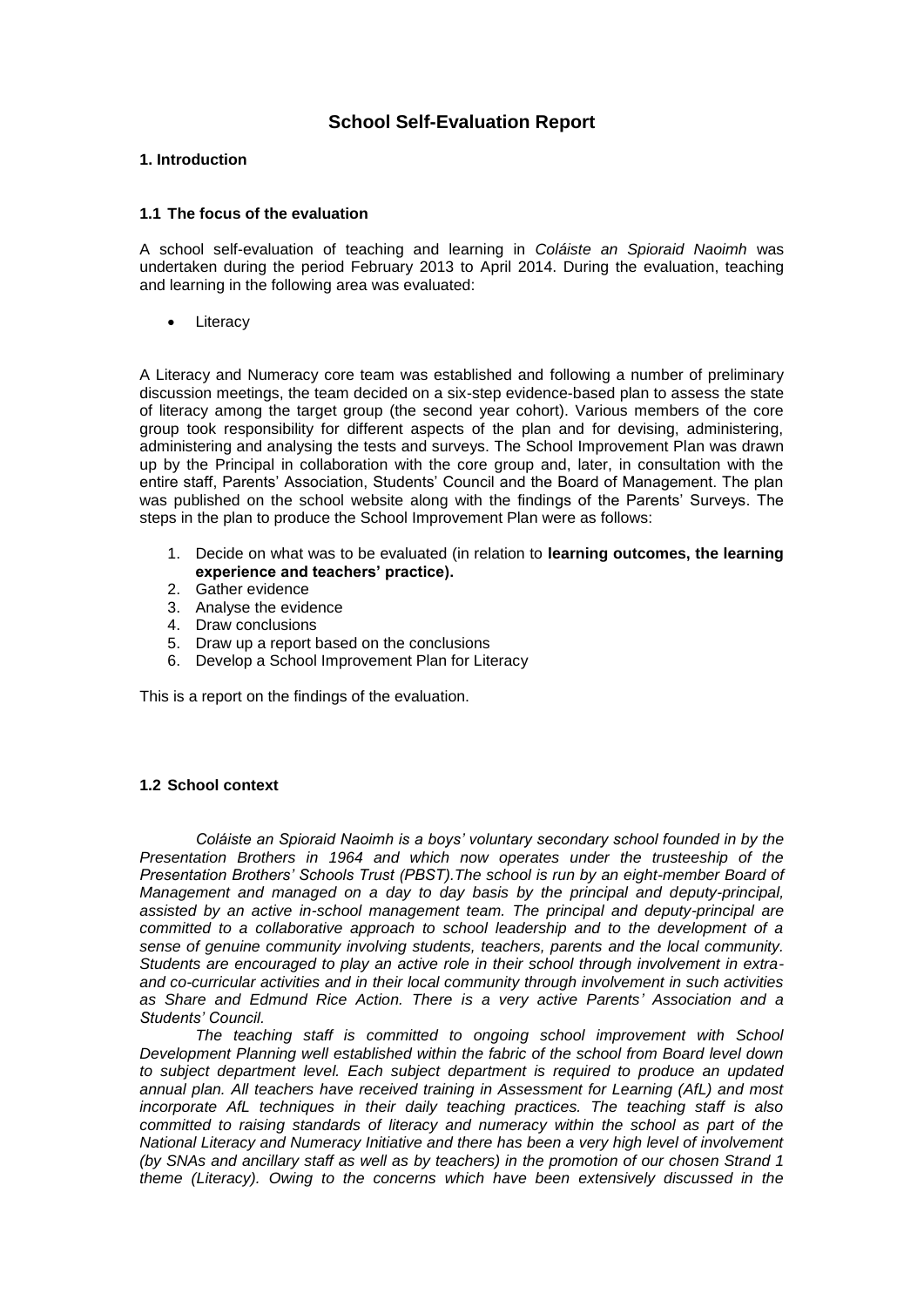*educational literature around the under-performance of students (particularly male students) from about the age of 14 years, the school decided to focus its attention on the second year cohort in the hope that intervention at this stage might result significantly improved outcomes and more positive engagement in reading and writing for enjoyment. It should be noted that even prior to the establishment of the School Self-Evaluation Initiative by the DES, the management and teaching staff had embraced the concept of school improvement and an inschool initiative was begun in 2012 to address the 'second-year dip' phenomenon and perceived under-performance by our students at junior school level. This initiative included a commitment by teachers to modify their teaching practices so as to embrace active learning techniques and also to assign more regular tests and to place greater emphasis on written daily homework. All teachers have received computer training and a new staff email system has been established. Google Drive is being used by some teachers and on-line surveying (using Google forms) has been utilised this year to survey parents on literacy and uniforms.*

*Great emphasis is placed on the quality of staff-student relationships in the school, with the concept of mutual respect being the cornerstone of the pastoral care system. The pastoral care structure in the school is pyramidal in shape moving upwards through class tutors, year heads, deputy principal and principal - with support provided by the two careers guidance teachers at all levels. Sixth year prefects also play an important role in the pastoral care system by alerting staff to the presence of younger students who may be experiencing difficulties.* 

*The school operates a six-year cycle comprising of the Junior Certificate Programme, a compulsory Transition Year Programme, and the Leaving Certificate Programme. Almost all students progress to complete the Leaving Certificate and there is a very high uptake of higher level courses at both junior and senior levels in all subject areas. Nearly all students progress to 3rd level education. Results in the State Examinations exceed national averages in almost all subjects – often significantly exceeding them.* 

*Applications for places in first year generally exceed the number of places available. Applications are welcomed from students of all faiths or none, and from students with special education needs. Over the last number of years, the religious, ethnic and socio-economic profile of the school's pupils has broadened significantly with approximately 15% of students in junior classes now coming from 'new-Irish' backgrounds. Some 10% of the entire school population has access to learning support or additional teaching support (resource teaching).* 

*The school has a very strong tradition of involvement in extra-curricular activities – most notably in debating, Gaelic games, soccer, basketball, hill-walking, chess and enterprise education.*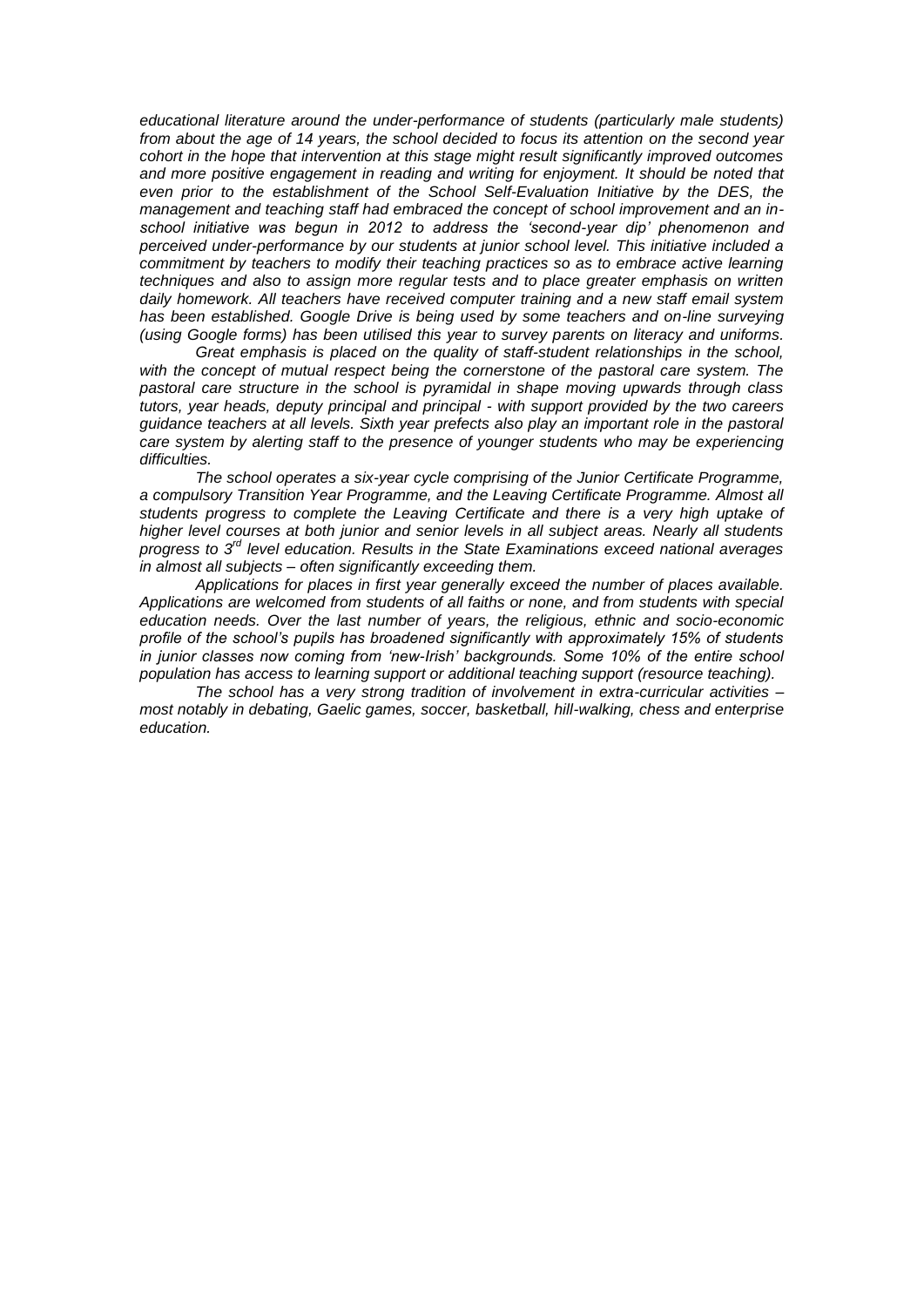## **2. The findings**

#### **Learner Outcomes**:

(i) While  $1<sup>st</sup>$  Years were not the target group of the evaluation, Cognitive Ability Test (CAT) results for 1<sup>st</sup> Years were analysed over two years by the career guidance counsellor and the findings established that the overall level of cognitive ability of students in the school was a little higher than the national average:

|      | Group: All 1 <sup>st</sup> Year CSN students<br><b>CAT</b>                                                     | Admin.<br>date   |
|------|----------------------------------------------------------------------------------------------------------------|------------------|
| 2013 | Overall CAT score for all 1 <sup>st</sup> Year CSN students: 106.7 (with 100 being the mean<br>national score) | $26-02-$<br>2013 |
| 2014 | Overall CAT score for all 1 <sup>st</sup> Year CSN students: 107.7 (with 100 being the mean<br>national score) | $07-03-$<br>2014 |

(ii) The New Group Reading Test (NGRT) Version 4A was administered to all  $2^{nd}$  Years and it was found that the average standard score of the cohort was some way above the national average and that the average reading age of the cohort was well in excess of the average chronological age of the cohort. This established that reading ability per se is not a problem among the group – though it was recognised that the high average figures for the group as a whole might mask the reading difficulties of individual poor readers or of students with specific learning disabilities such as dyslexia.

|      | Group: All 2 <sup>nd</sup> Year CSN students<br><b>NGRT</b>                                                | Admin.<br>date |
|------|------------------------------------------------------------------------------------------------------------|----------------|
| 2013 | Average standard score for all $2nd$ Year CSN students: 107.76 (with 100 being the<br>mean national score) | May 2013       |
| 2013 | Average Reading Age of all $2^{nd}$ years: 16 years 8 months + (exceeds upper limit)                       | May 2013       |
| 2014 | Average standard score for all $2nd$ Year CSN students: 108.9 (with 100 being the<br>mean national score)  | May 2013       |
| 2013 | Average Reading Age of all $2^{nd}$ years: 16 years 8 months + (exceeds upper limit)                       | May 2013       |

(iii) An 'in-house' test of grammar, spelling, punctuation and vocabulary (the 'GOK' test) was administered to all 2<sup>nd</sup> Years and it was found that the standard of written work was poorer than might have been expected given the above average findings recorded above. While it is recognised that this test is not a standarised test, the findings did tally with the evidence of what teachers had been reporting – that is that the standards of written English gave cause for concern. Note: It was interesting that while the failure rate remained consistent between the first and second administration of the test, the percentage of students who excelled on the test increased quite dramatically. This may have been attributable to the introduction of a new assessment strategy during the 2013-14 school year (the 'OLAM' strategy) which may have motivated more able students especially to put greater effort into their accurate use of grammar, spelling, punctuation and vocabulary.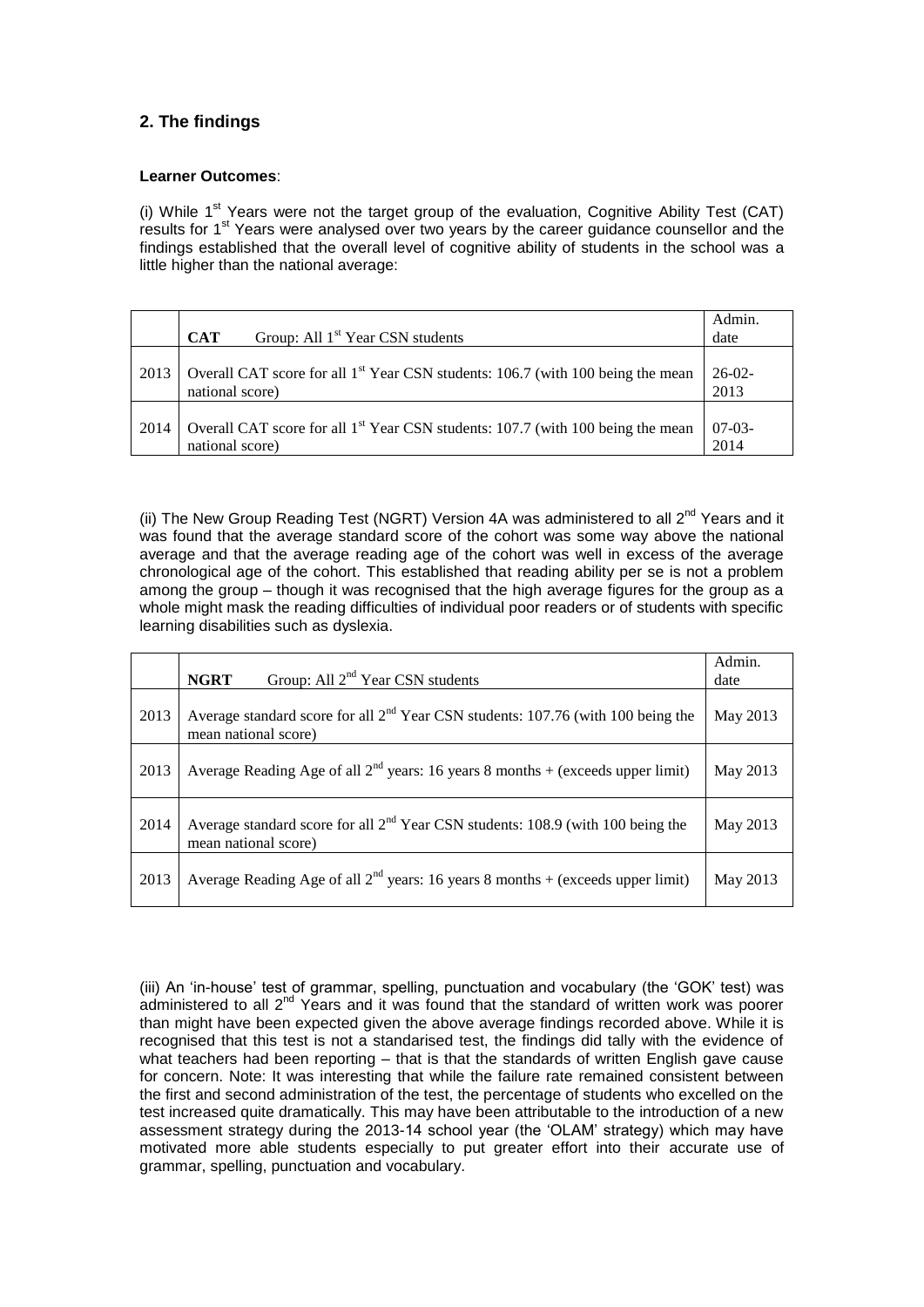|                                    | Failed      | Excelled    | Average            |          |
|------------------------------------|-------------|-------------|--------------------|----------|
| 'GOK' test                         | % of cohort | % of cohort | <b>Score</b>       |          |
|                                    | below 40%   | above 69%   | for cohort $(\% )$ |          |
|                                    |             |             |                    |          |
| Average % score of all $2nd$ Years | 26.5%       | 7.9%        | 47.1%              | May 2013 |
|                                    |             |             |                    |          |
| Average % score of all $2nd$ Years | 25.75%      | 23.75%      | 53.25%             | May 2014 |

(iv) An examination of the results of the 2012 Junior Certificate Higher Level Examination revealed that while *overall* attainment at Higher Level was well above national averages, just 3% of students taking Higher Level attained an A grade.

While it was recognised that this may have been an aberration from the norm (the percentage had risen to 10% in 2013 - slightly above the national average of 8%), the teachers in the English Department recognise that there is a need to boost performance among our brightest students at Junior Cert level.

#### **The Learning Experience**

(i) A survey to assess  $2^{nd}$  Year students' attitudes to reading was designed by two Literacy and Numeracy core group members who were participating in a literacy project at the local Education Support Centre. This survey was administered to a random sample of  $2^{nd}$  Year students in March 2013. Generally, it was found that the  $2^{nd}$  Year learner experience of reading in our school was quite negative even though this survey and the other test results outlined above indicate that the standard of reading ability is high. Some sample findings are listed below:

| <b>CESC Survey</b><br><b>Administration Date: March 2013</b> |       |          |         |
|--------------------------------------------------------------|-------|----------|---------|
|                                                              |       |          |         |
| <i>Statement:</i>                                            | Agree | Disagree | Neither |
| 'Reading is more for girls'                                  | 22%   | 65%      | 13%     |
| 'Reading is boring'                                          | 35%   | 52%      | 13%     |
| 'Reading is hard for me'                                     | 13%   | 78%      | 4%      |
| 'Reading is important'                                       | 87%   | 4%       | 9%      |
| 'I can't find books that interest me'                        | 48%   | 43%      | 9%      |
| 'I read outside of school'                                   |       | 17%      | $0\%$   |
| 'I like going to the library'                                |       | 78%      | $0\%$   |
| 'I would be happy if someone gave me a book as a present'    | 22%   | 70%      | 9%      |
| 'I do not read as well as other pupils in my class'          | 48%   | 52%      | 0%      |

By May 2014, when the same survey was administered to the following  $2^{nd}$  Year cohort, attitudes to reading had become considerably more positive. This may have been due to a major refurbishment of the school library, the employment of a part-time librarian and investment of a wide range of books suitable for junior readers. Teachers of all subject, but particularly teachers of English, were encouraged to make far more regular use of the library and to facilitate regular borrowing.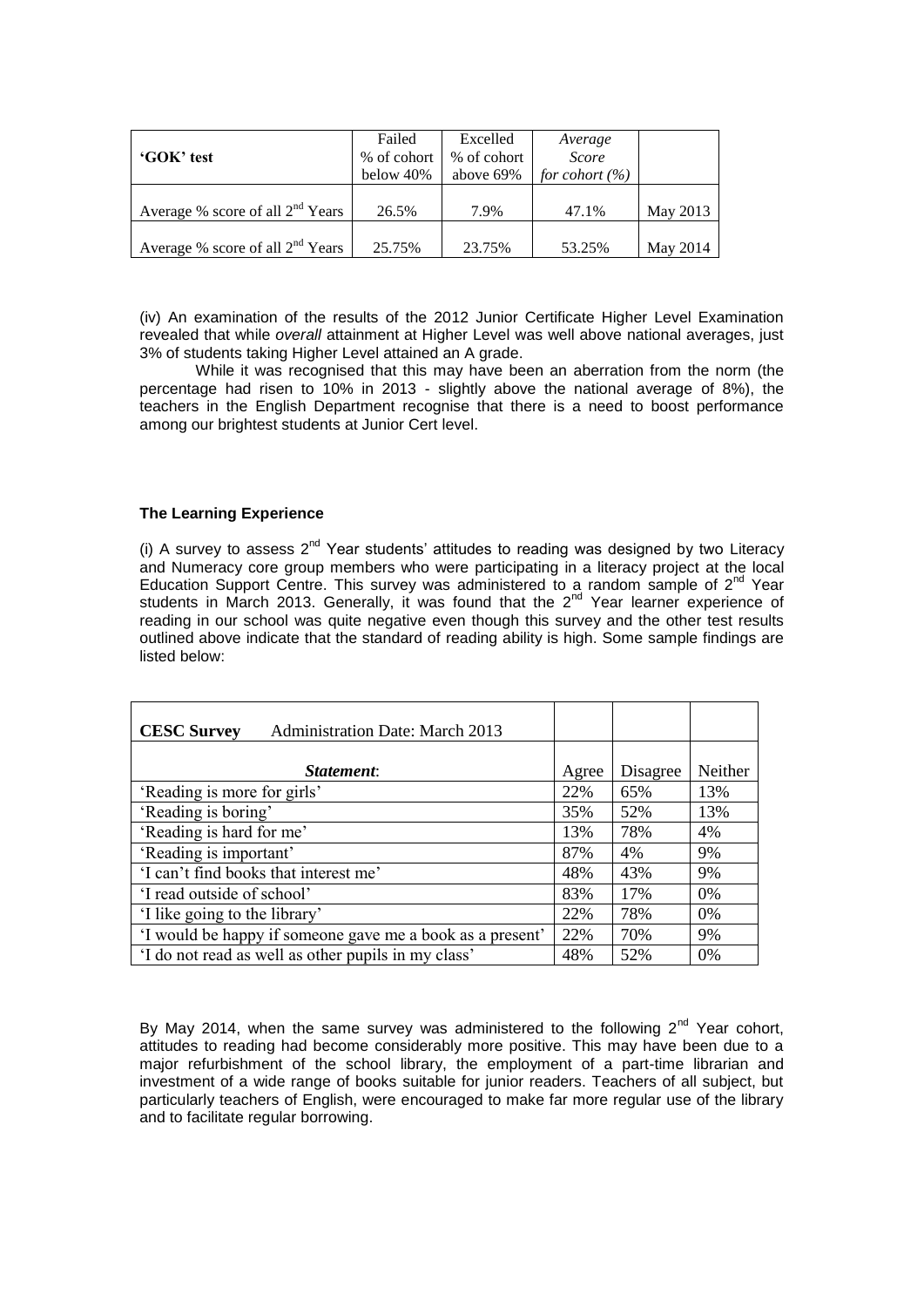| <b>CESC Survey</b><br><b>Administration Date: May 2014</b> |       |          |         |
|------------------------------------------------------------|-------|----------|---------|
|                                                            |       |          |         |
| <i>Statement:</i>                                          | Agree | Disagree | Neither |
| 'Reading is more for girls'                                | 9%    | 91%      | $0\%$   |
| 'Reading is boring'                                        | 17%   | 79%      | 4%      |
| 'Reading is hard for me'                                   | 22%   | 74%      | 4%      |
| 'Reading is important'                                     | 96%   | $0\%$    | 4%      |
| 'I can't find books that interest me'                      | 26%   | 65%      | 9%      |
| 'I read outside of school'                                 | 70%   | 17%      | 13%     |
| 'I like going to the library'                              | 30%   | 52%      | 18%     |
| 'I would be happy if someone gave me a book as a           | 30%   | 44%      | 26%     |
| present'                                                   |       |          |         |
| 'I do not read as well as other pupils in my class'        | 43%   | 48%      | 9%      |

(ii) Parents of  $2^{nd}$  Years were also surveyed on their sons' attitudes towards reading, writing and oracy. The response rate to the survey was very high and again the survey indicated rather negative attitudes (as perceived by the boys' parents) towards literacy in general. Oracy was perceived by parents to be the strongest literacy skill while writing was perceived as being the weakest. A majority of respondents reported that their sons' had a negative disposition towards both reading and writing with relatively few boys reading or writing regularly for pleasure.

|                           | Percentage of  | Percentage of  |
|---------------------------|----------------|----------------|
| Literacy skill considered | total response | total response |
| strongest by parent       | 2013           | 2014           |
| Reading                   | 31%            | 32%            |
| Writing                   | 19%            | 2%             |
| Oracy                     | 47%            | 66%            |
| No response               | 3%             | 0%             |

|                           | Percentage of  | Percentage of  |
|---------------------------|----------------|----------------|
| Literacy skill considered | total response | total response |
| weakest by parent         | 2013           | 2014           |
| Reading                   | 22%            | 22%            |
| Writing                   | 58%            | 67%            |
| Oracy                     | 17%            | 10%            |
| No response               | 3%             | 0%             |

|                                                              | $%$ of   | $%$ of   |
|--------------------------------------------------------------|----------|----------|
| Parent's perception of son's overall disposition towards     | total    | total    |
| reading                                                      | response | response |
|                                                              | 2013     | 2014     |
| Detests reading and is very resistant                        | 3%       | 8%       |
| Generally avoids reading but will read if encouraged or made | 50%      | 38%      |
| to read                                                      |          |          |
| Likes reading                                                | 29%      | 35%      |
| Loves reading                                                | 18%      | 19%      |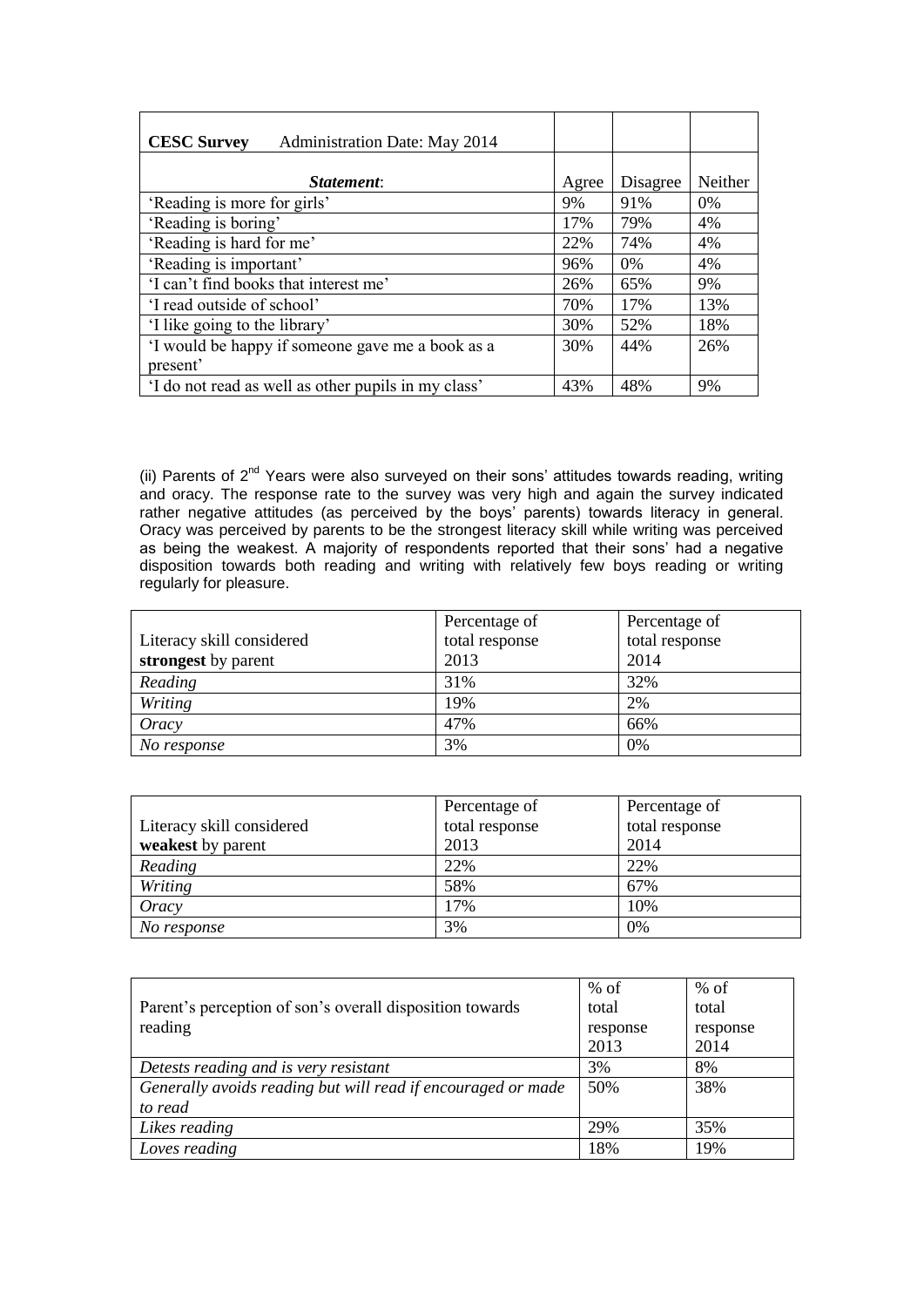|                                                              | $%$ of   | $%$ of   |
|--------------------------------------------------------------|----------|----------|
| Parent's perception of son's overall disposition towards     | total    | total    |
| writing                                                      | response | response |
|                                                              | 2013     | 2014     |
| Detests writing and is very resistant                        | 9%       | 8%       |
| Generally avoids writing but will read if encouraged or made | 41%      | 53%      |
| to write                                                     |          |          |
| Likes writing                                                | 41%      | 37%      |
| Loves writing                                                | 9%       | 2%       |

|                                                             | $%$ of         | % of           |
|-------------------------------------------------------------|----------------|----------------|
| Parent's perception of son's reading practices              | total response | total response |
|                                                             | 2013           | 2014           |
| Only reads when he has to and rarely, if ever, for pleasure | 33%            | 29%            |
| Sometimes reads for pleasure                                | 48%            | 45%            |
| Reads for pleasure almost every day                         | 19%            | 26%            |

|                                                              | $%$ of         | $%$ of         |
|--------------------------------------------------------------|----------------|----------------|
| Parent's perception of son's writing practices               | total response | total response |
|                                                              | 2013           | 2014           |
| Only writes when he has to and rarely, if ever, for pleasure | 81%            | 86%            |
| Sometimes writes for pleasure                                | 16%            | 14%            |
| Writes for pleasure almost every day                         | 3%             | 0%             |

## **Teachers' Practice**

All teachers have received training in Assessment for Learning (AfL) and are encouraged to incorporate AfL techniques in their daily teaching. Despite this, the Literacy and Numeracy core group was conscious that AfL techniques were not, perhaps, as integrated in many teachers' daily practice as they might ideally be. It was decided that teachers would therefore be surveyed at a staff meeting on their regular use of AfL techniques. For each of the twenty techniques listed on the survey sheet, the teacher had to be able to state that he/she had used the stated technique during the previous fortnight.

| AfL technique         | Yes | N <sub>o</sub> |
|-----------------------|-----|----------------|
| Comment only marking  | 22  | 14             |
| Wait time             | 31  | 5              |
| Learning intention    | 13  | 23             |
| Key words             | 10  | 26             |
| Homework              | 27  | 9              |
| Learning outcomes     | 0   | 36             |
| Self-marking          | 21  | 15             |
| Peer-marking          | 21  | 15             |
| Redrafting            | 15  | 21             |
| Use of open questions | 25  | 11             |
| Traffic lights        |     | 35             |
| <b>Bouncing</b>       | 26  | 10             |
| Scene-setting         | 20  | 16             |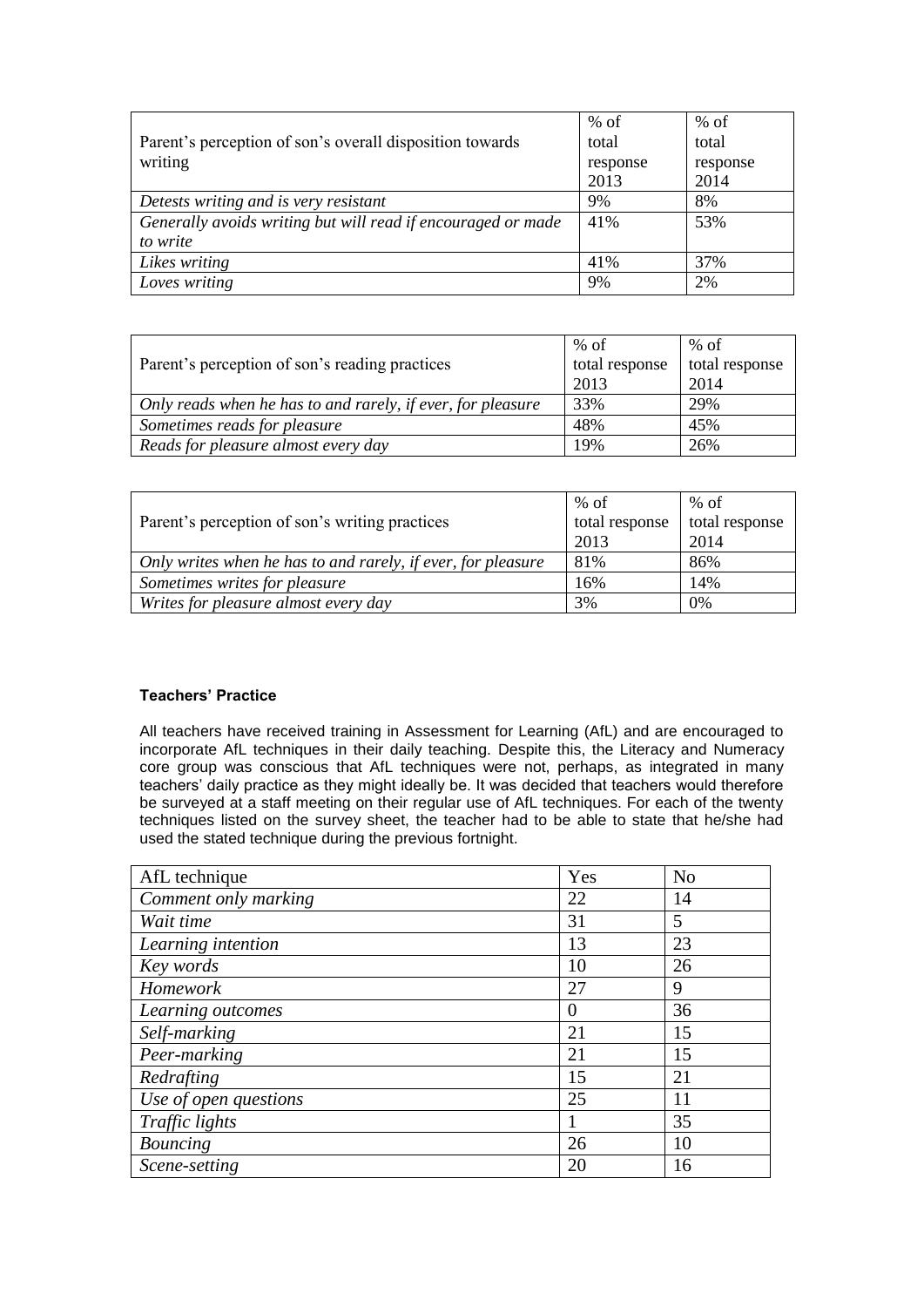| <b>KWL: KNOW WANT LEARN</b>      |       | 36    |
|----------------------------------|-------|-------|
| Exemplar work                    | 31    | 5     |
| Checklist                        |       | 27    |
| Think Pair Share                 | 18    | 18    |
| The hot seat                     |       | 32    |
| Speed 'dating' or speed debating | 10    | 26    |
| Listomania                       |       | 31    |
|                                  | 308   | 411   |
|                                  | 42.9% | 57.1% |

### **3. Progress made on previously-identified targets improvement targets**

*Indicate the progress made in relation to the targets identified in the current school improvement plan*

- As this is the first year of the implementation of our School Improvement Plan, there is as yet very little new data to enable us to evaluate progress made in relation to the targets identified in the current plan.
- A number of new initiatives have however already taken place among the most important of which are:
	- the introduction of the 'OLAM' initiative to  $1<sup>st</sup>$  and  $2<sup>nd</sup>$  year students (this is an AfL strategy which rewards students' efforts to improve the standards of written language (language, mechanics and presentation) in all assessed work.
	- Significant investment in and use of the school library (employment of librarian, purchase of new books, new furntiture etc)
	- Reading Week/Readathon/Newspaper wall
	- *Cloud of Think* (on-line creative writing magazine) and re-launch of *Spiorad Signals* (school newsletter)

## **4. Summary of school self-evaluation findings**

.

**4.1** Our school has **strengths** in the following areas:

- Reading attainment in  $2^{nd}$  Years was very high with average score being 107.76 (national average 100)
- Overwhelming majority of students are self-confident readers
- Verbal skills attainment was well above national averages
- **Positive attitudes towards reading as a life skill**
- **Extensive use of reading skills for utilitarian purposes**
- Attainment in Junior Cert English examination above national averages
- High proportion of students taking Junior Cert. English at higher level
- Strong parental support of school's efforts to promote positive attitudes to literacy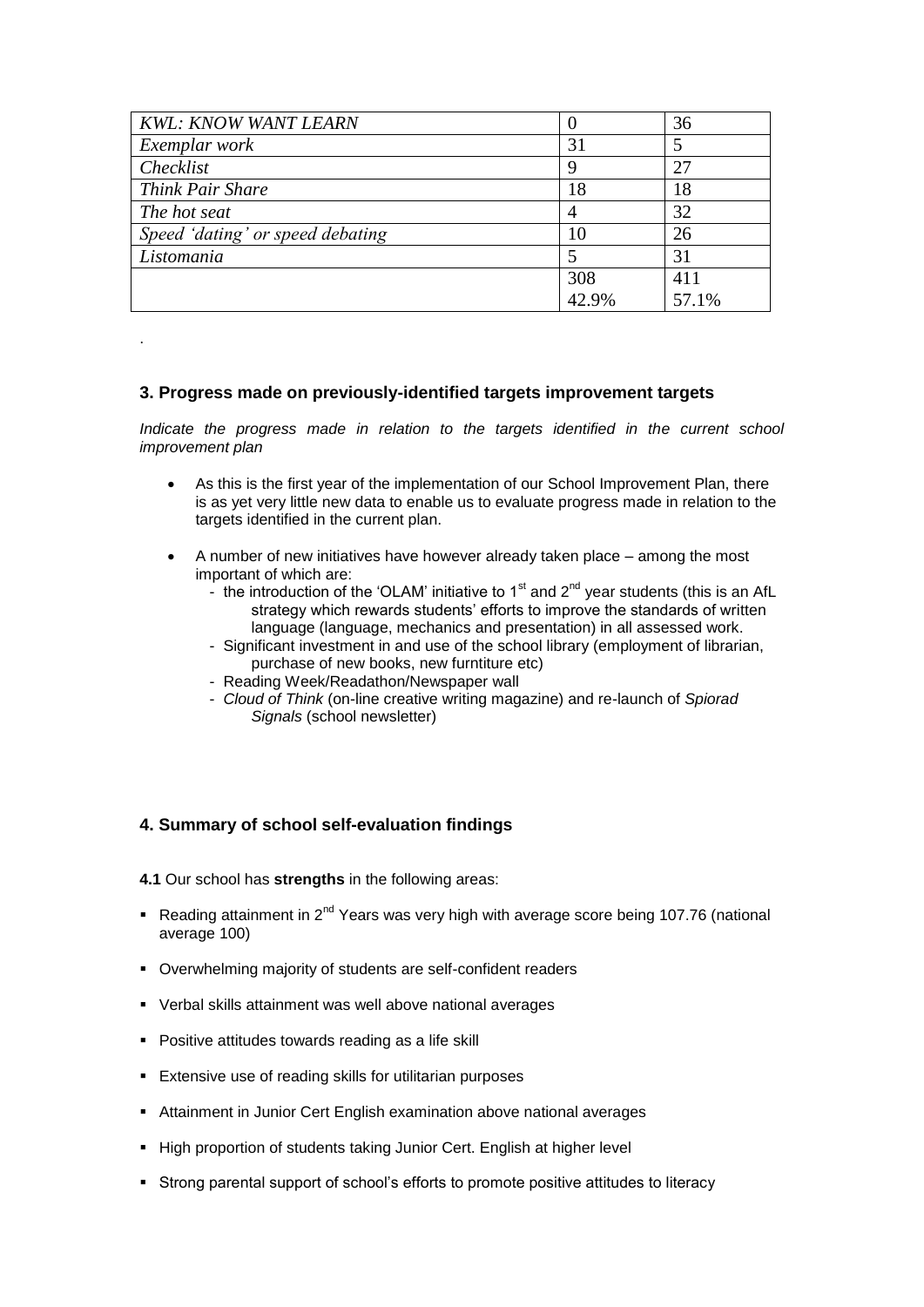#### **4.2** The following areas **are prioritised for improvement**:

- Negative attitudes towards the school library
- Negative attitudes toward reading for pleasure and towards reading generally:
- **EXECT:** Little use of reading skills for pleasure
- Standards of written work (especially the mechanics of writing) not in keeping with the standard of reading attainment
- Negative attitudes toward writing for pleasure and towards writing generally:
- Low percentage of students getting the highest grade (A) on Junior Cert. higher level English paper
- Relatively low use of Assessment for Learning (AfL) strategies by teachers
- **4.3** The following legislative and regulatory requirements need to be addressed. *(Specify the aspects that need to be addressed)*
	- Redrafting/updating of Whole School Guidance Plan
	- Increased involvement of parent body in school planning and improved communication between school and Parents' Association
	- Updating of school's Safety Statement
	- Production of a School Data Protection Policy
	- Extension of RSE programme into  $6<sup>th</sup>$  Year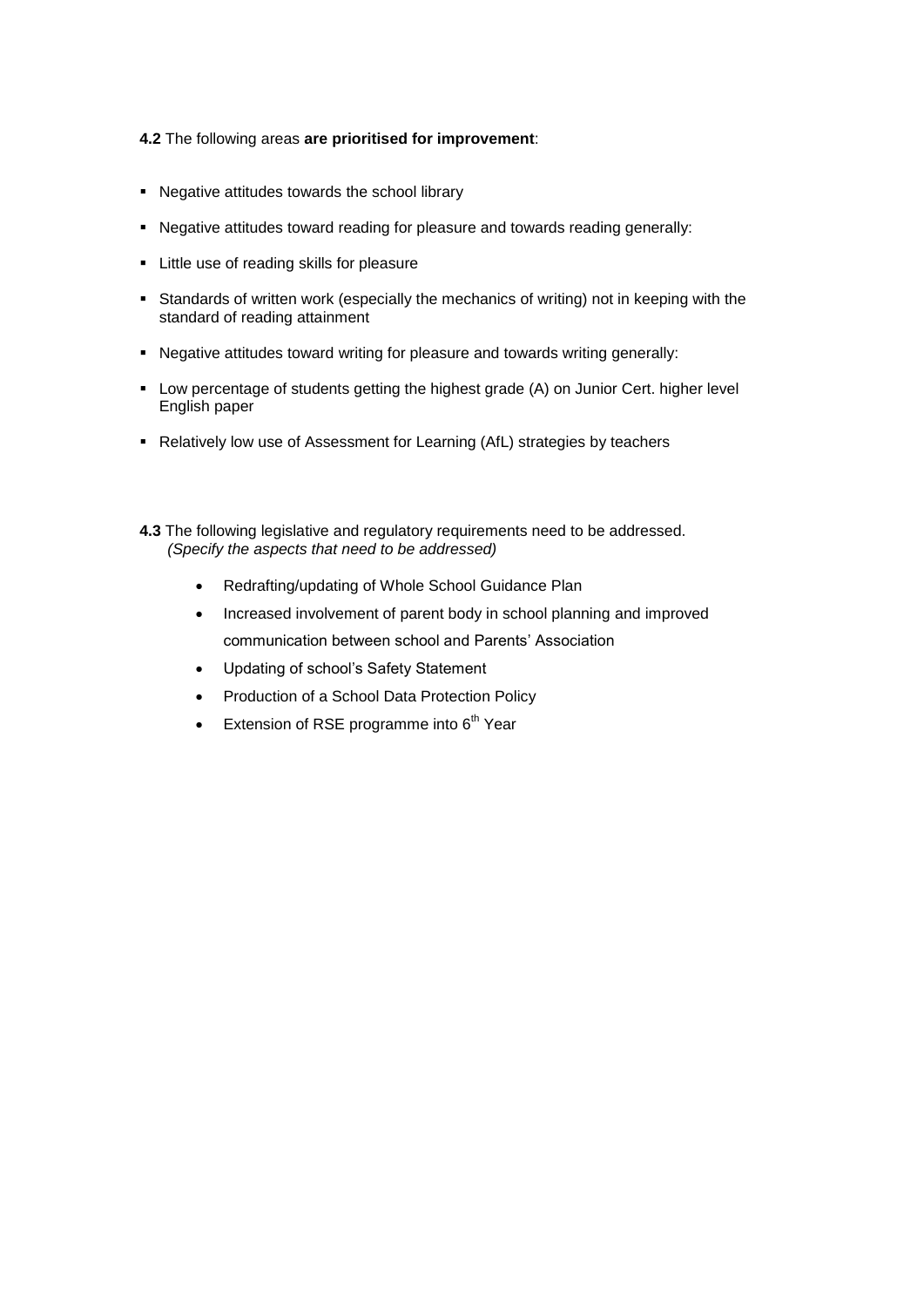## **Appendix to School Self-Evaluation Report: legislative and regulatory checklist**

| <b>Issue</b>                                                                                                                                                    | Relevant legislation, rule or circular                             | Is the school<br>fully meeting the<br>requirements of<br>the relevant<br>legislation, rule<br>or circular? | If no, indicate<br>aspects to be<br>developed                                          |
|-----------------------------------------------------------------------------------------------------------------------------------------------------------------|--------------------------------------------------------------------|------------------------------------------------------------------------------------------------------------|----------------------------------------------------------------------------------------|
| Valid enrolment of<br>students                                                                                                                                  | M51/93                                                             | <b>Ø</b> Yes <b>□</b> No                                                                                   |                                                                                        |
| Time in school<br>- Length of school<br>year (minimum of<br>167 days for all year<br>groups)<br>- Length of school<br>week (minimum of<br>28 hours for all year | Circular M29/95                                                    | ⊠ Yes □ No<br>⊠ Yes □ No                                                                                   |                                                                                        |
| groups)                                                                                                                                                         |                                                                    |                                                                                                            |                                                                                        |
| Standardisation of<br>school year                                                                                                                               | Circular 034/2011                                                  | ⊠ Yes □ No                                                                                                 |                                                                                        |
| Arrangements for<br>parent/teacher and staff<br>meetings                                                                                                        | Circular M58/04                                                    | $\overline{\boxtimes}$ Yes $\Box$ No                                                                       |                                                                                        |
| Implementation of<br>national literacy strategy                                                                                                                 | Circular 25/12                                                     | $\overline{\boxtimes}$ Yes $\Box$ No                                                                       |                                                                                        |
| Implementation of Croke<br>Park agreement<br>regarding additional time<br>requirement                                                                           | Circular 025/2011                                                  | $\overline{\boxtimes$ Yes $\Box$ No                                                                        |                                                                                        |
| Development of school<br>plan                                                                                                                                   | Section 21 Education Act 1998                                      | ☑ Yes □ No                                                                                                 |                                                                                        |
| Guidance provision<br>in secondary schools                                                                                                                      | Circular PPT12/05, Education Act 1998 (section<br>9(c)             | ⊠ Yes □ No                                                                                                 |                                                                                        |
| Whole-school guidance<br>plan                                                                                                                                   | Section 21 Education Act 1998                                      | $\overline{\boxtimes}$ Yes $\Box$ No                                                                       | We have a<br>Guidance Plan but<br>recent WSE-MLL<br>recommended<br>redrafting/updating |
| Delivery of CSPE to<br>all junior cycle classes                                                                                                                 | Circular M12/01 Circular M13/05                                    | $\overline{\boxtimes$ Yes $\Box$ No                                                                        |                                                                                        |
| Exemption from the<br>study of Irish                                                                                                                            | Circular M10/94                                                    | $\overline{\boxtimes$ Yes $\Box$ No                                                                        |                                                                                        |
| Implementation of<br>revised<br>in-school management<br>structures                                                                                              | Circular M29/02, Circular 21/98, Circular 30/97,<br>Circular 29/97 | <b>ØYes □</b> No                                                                                           |                                                                                        |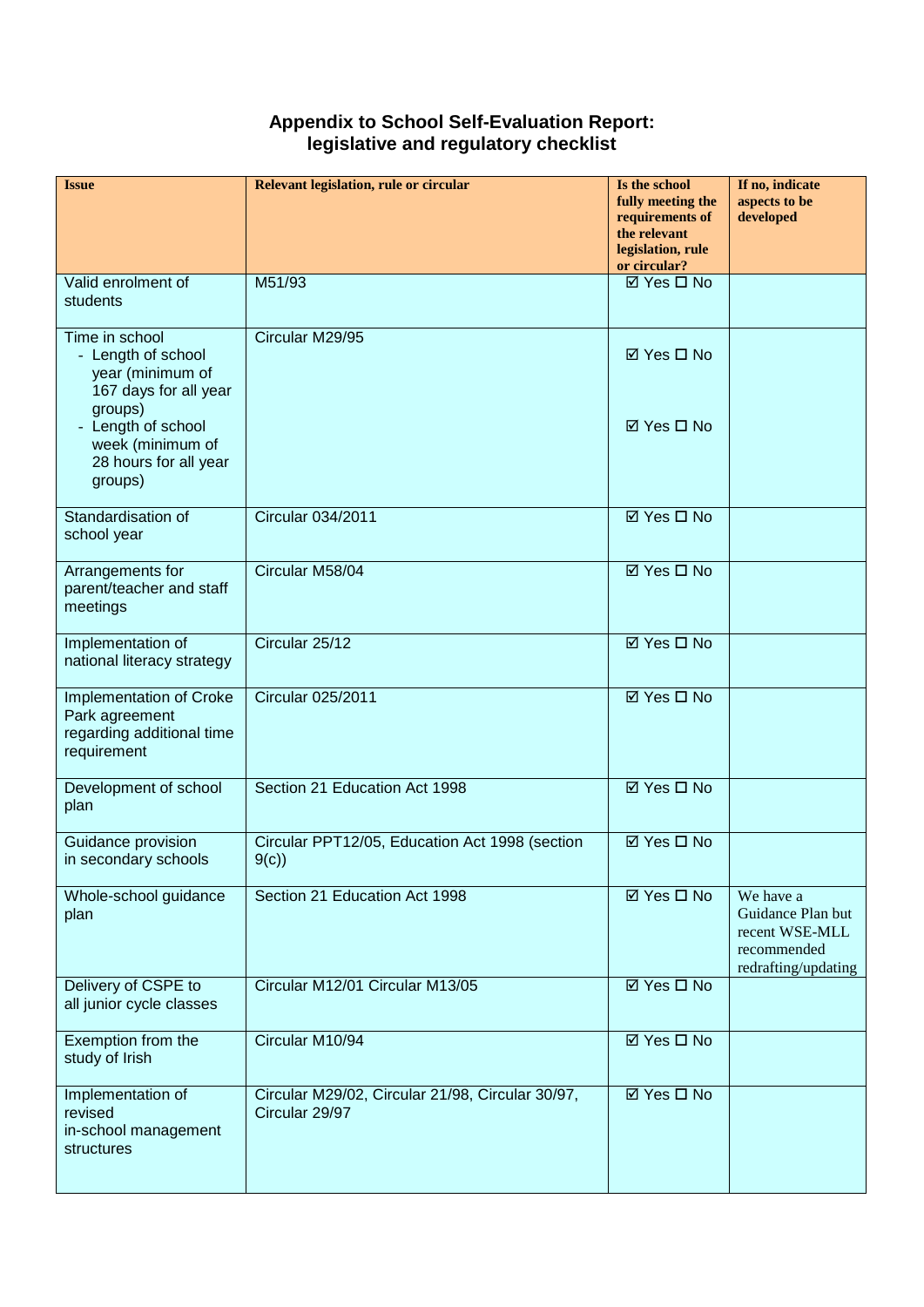| <b>Issue</b>                                                                            | Relevant legislation, rule or circular                                                                                                                                |                              | Is the school<br>fully meeting the<br>requirements of<br>the relevant<br>legislation, rule<br>or circular? | If no, indicate<br>aspects to be<br>developed                                                                                  |
|-----------------------------------------------------------------------------------------|-----------------------------------------------------------------------------------------------------------------------------------------------------------------------|------------------------------|------------------------------------------------------------------------------------------------------------|--------------------------------------------------------------------------------------------------------------------------------|
| Limited alleviation on<br>filling posts of<br>responsibility for school<br>year 2011/12 | Circular 53/11                                                                                                                                                        |                              | $\overline{\boxtimes$ Yes $\Box$ No                                                                        |                                                                                                                                |
| Parents as partners in<br>education                                                     | Circular M27/91                                                                                                                                                       |                              | ☑ Yes □ No                                                                                                 | But there is a need<br>to involve parents<br>more fully in<br>school planning<br>and improve<br>school/parent<br>communication |
| Implementation of child<br>protection procedures                                        | Circular 65/11<br>Please provide the following information in relation to<br>child protection                                                                         |                              | <b>Ø</b> Yes <b>□</b> No                                                                                   |                                                                                                                                |
|                                                                                         | • Number of cases where a report<br>involving a child in the school was<br>submitted by the DLP to the HSE<br>• Number of cases where a report                        | 1 in 2012/13<br>0 in 2013/14 | <b>ØYes</b> □                                                                                              |                                                                                                                                |
|                                                                                         | involving a child in the school was<br>submitted by the DLP to the HSE and<br>the school board of management<br>informed                                              | 1 in 2012/13<br>0 in 2013/14 |                                                                                                            |                                                                                                                                |
|                                                                                         | . Number of cases where the DLP<br>sought advice from the HSE and as a<br>result of this advice, no report was<br>made                                                | 2 in 2012/13<br>0 in 2013/14 |                                                                                                            |                                                                                                                                |
|                                                                                         | . Number of cases where the DLP<br>sought advice from the HSE and as a<br>result of this advice, no report was<br>made and the school board of<br>management informed | 2 in 2012/13<br>0 in 2013/14 |                                                                                                            |                                                                                                                                |
| Implementation of<br>complaints procedure as<br>appropriate                             | Section 28 Education Act 1998<br>Please provide the following information in relation to                                                                              |                              | ☑ Yes □ No                                                                                                 |                                                                                                                                |
|                                                                                         | complaints made by parents during this school year                                                                                                                    |                              |                                                                                                            |                                                                                                                                |
|                                                                                         | • Number of formal parental complaints<br>received                                                                                                                    | 0                            |                                                                                                            |                                                                                                                                |
|                                                                                         | • Number of formal complaints<br>processed                                                                                                                            | 0                            |                                                                                                            |                                                                                                                                |
|                                                                                         | • Number of formal complaints not fully<br>processed by the end of this school<br>year                                                                                | 0                            |                                                                                                            |                                                                                                                                |
|                                                                                         |                                                                                                                                                                       |                              |                                                                                                            |                                                                                                                                |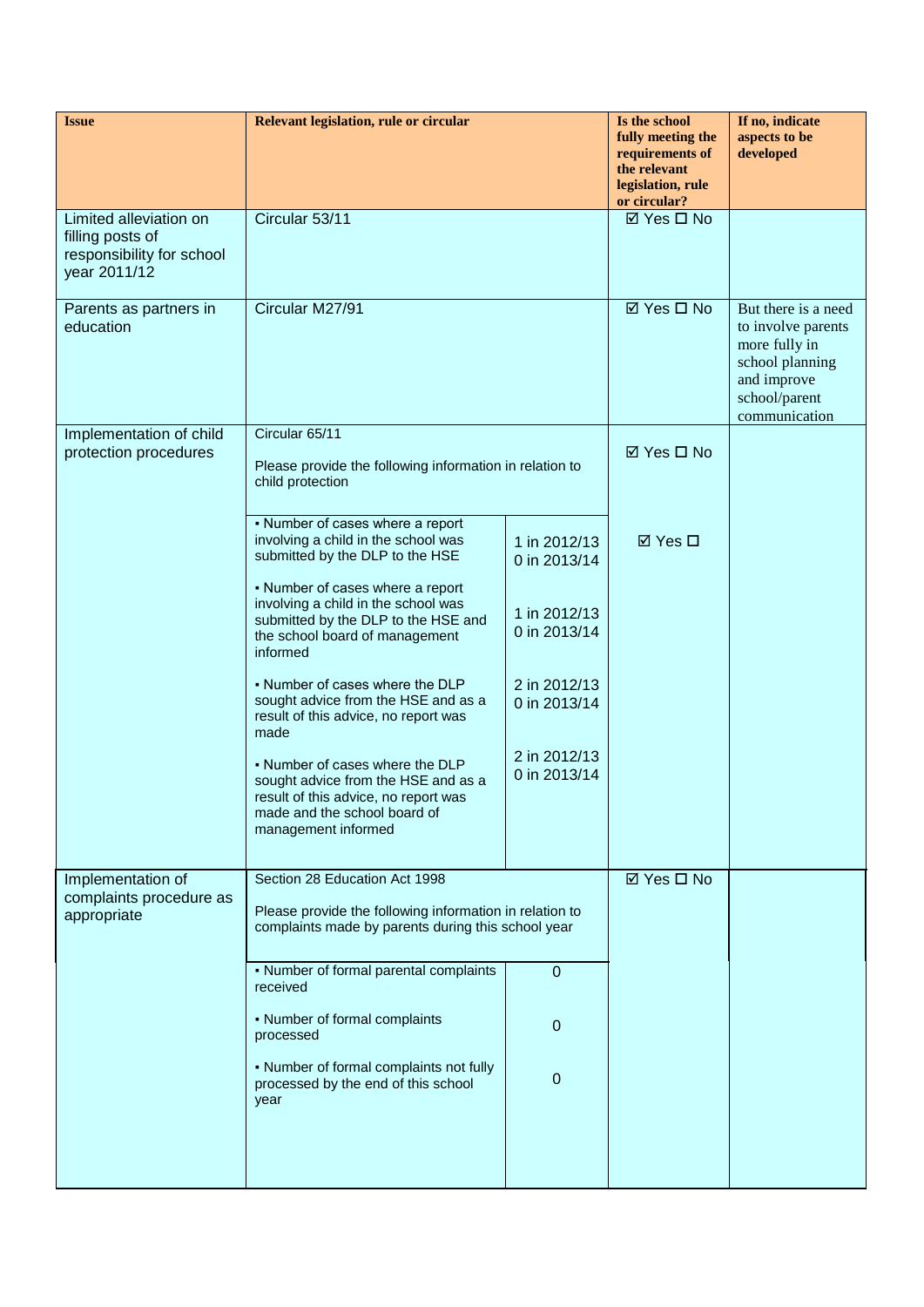| <b>Issue</b>                 | Relevant legislation, rule or circular                                                                                                                     |  | Is the school<br>fully meeting the<br>requirements of<br>the relevant<br>legislation, rule<br>or circular? | If no, indicate<br>aspects to be<br>developed |  |
|------------------------------|------------------------------------------------------------------------------------------------------------------------------------------------------------|--|------------------------------------------------------------------------------------------------------------|-----------------------------------------------|--|
| Refusal to enrol             | Section 29 Education Act 1998                                                                                                                              |  |                                                                                                            | ⊠ Yes □ No                                    |  |
|                              | Please provide the following information in relation to<br>appeals taken in accordance with Section 29 against<br>the school during this school year       |  |                                                                                                            |                                               |  |
|                              | Number of section 29 cases taken<br>against the school                                                                                                     |  | $\pmb{0}$                                                                                                  |                                               |  |
|                              | Number of cases processed at<br>informal stage                                                                                                             |  | $\pmb{0}$                                                                                                  |                                               |  |
|                              | Number of cases heard                                                                                                                                      |  | $\mathbf 0$                                                                                                |                                               |  |
|                              | Number of appeals upheld                                                                                                                                   |  | 0                                                                                                          |                                               |  |
|                              | Number of appeals dismissed                                                                                                                                |  | $\pmb{0}$                                                                                                  |                                               |  |
| Suspension of students       | Section 29 Education Act 1998                                                                                                                              |  |                                                                                                            | ⊠ Yes □ No                                    |  |
|                              | Please provide the following information in relation to<br>appeals taken in accordance with Section 29 against<br>the school during this school year       |  |                                                                                                            |                                               |  |
|                              | Number of section 29 cases<br>taken against the school                                                                                                     |  | $\mathbf 0$                                                                                                |                                               |  |
|                              | Number of cases processed<br>at informal stage                                                                                                             |  | $\mathbf{0}$                                                                                               |                                               |  |
|                              | Number of cases heard                                                                                                                                      |  | $\mathbf 0$                                                                                                |                                               |  |
|                              | Number of appeals upheld                                                                                                                                   |  | 0                                                                                                          |                                               |  |
|                              | Number of appeals dismissed                                                                                                                                |  | 0                                                                                                          |                                               |  |
| <b>Expulsion of students</b> | Section 29 Education Act<br>1998                                                                                                                           |  |                                                                                                            | $\boxtimes$ Yes $\square$ No                  |  |
|                              | Please provide the following<br>information in relation to<br>appeals taken in accordance<br>with Section 29 against the<br>school during this school year |  |                                                                                                            |                                               |  |
|                              | Number of section 29 cases<br>taken against the school                                                                                                     |  | $\mathbf 0$                                                                                                |                                               |  |
|                              | Number of cases processed<br>at informal stage                                                                                                             |  | $\mathbf{0}$                                                                                               |                                               |  |
|                              | Number of cases heard                                                                                                                                      |  | $\mathbf{0}$                                                                                               |                                               |  |
|                              | Number of appeals upheld                                                                                                                                   |  | $\mathbf 0$                                                                                                |                                               |  |
|                              | Number of appeals dismissed                                                                                                                                |  | $\pmb{0}$                                                                                                  |                                               |  |